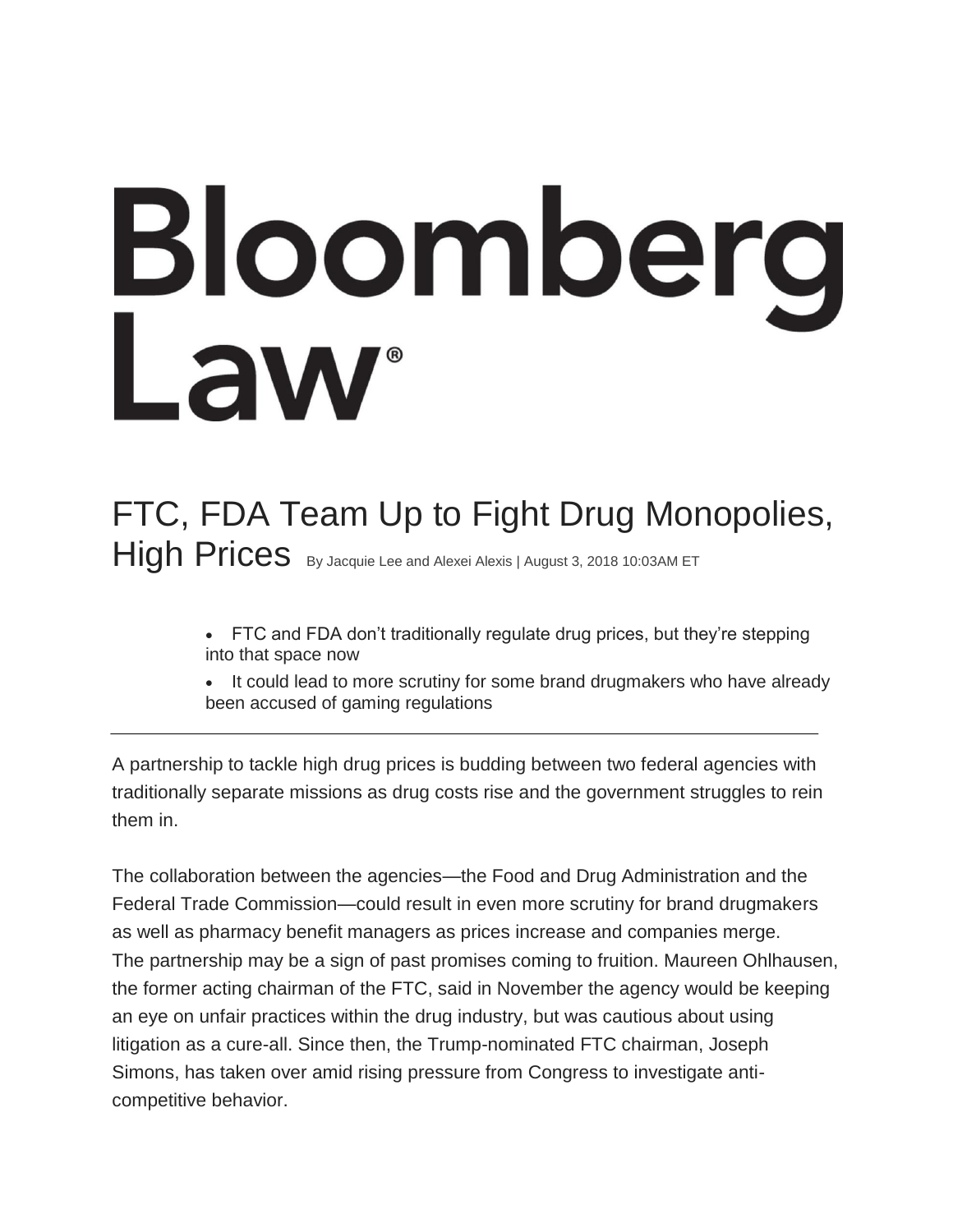Lowering drug prices was one of President Donald Trump's campaign promises. And while some companies, like Merck & Co., have promised to cut prices on some products, [255 brand drugs](https://www.bloomberg.com/graphics/2018-drug-price-index/) had increases between Feb. 1 and July 15, according to the latest Bloomberg News analysis of data on the drug pricing website GoodRx. Brand pharmaceutical companies have long been accused of gaming regulatory channels including Gilead Sciences Inc. and Celgene Corp.—who were frequently cited in [a list of](https://www.fda.gov/Drugs/DevelopmentApprovalProcess/HowDrugsareDevelopedandApproved/ApprovalApplications/AbbreviatedNewDrugApplicationANDAGenerics/ucm607738.htm)  [possible suspects](https://www.fda.gov/Drugs/DevelopmentApprovalProcess/HowDrugsareDevelopedandApproved/ApprovalApplications/AbbreviatedNewDrugApplicationANDAGenerics/ucm607738.htm) the FDA published in May.

Neither the FDA nor the FTC is directly responsible for regulating drug prices, but both have stepped up to the plate recently. The FDA regulates which drugs reach patients' medicine cabinets; the FTC spots and shuts down anti-competitive behavior through lawsuits.

### Two Agencies, One Goal

The pair offers a rare window of opportunity that could shift the balance of power in favor of generic competitors, competition advocates told Bloomberg Law. "I would say this is probably the most coordination we've seen between the agencies," Michael Brzica, vice president of federal government affairs at the Association for Accessible Medicines, told Bloomberg Law. The group represents generic drug firms such as Zydus Pharmaceuticals Inc.

Scott Gottlieb, head of the FDA, announced July 18 he planned to meet with Simons to discuss situations where drug companies are infringing on fair competition.

The FTC said in a July 16 filing that it stands ready to partner with the Health and Human Services Department and the FDA on the issue.

"Regulatory barriers and abuse of government processes that delay and constrain competition can lead to higher prices and reduce access to those medicines—all to the detriment of consumers," Simons said in a statement on the project.

The Pharmaceutical Research and Manufacturers of America, the leading industry group representing brand drugmakers, didn't respond to Bloomberg Law's requests for comment.

## **Working Together**

Brand drugmakers have lots of opportunities to use regulations to draw out their patent exclusivity or keep a generic product from hitting the market.

They can tweak their products—like switching up packaging—to extend patents so they can continue to exclusively make money off a drug. And a brand drugmaker also can refuse to sell samples of its branded drug products to a generic makers, which the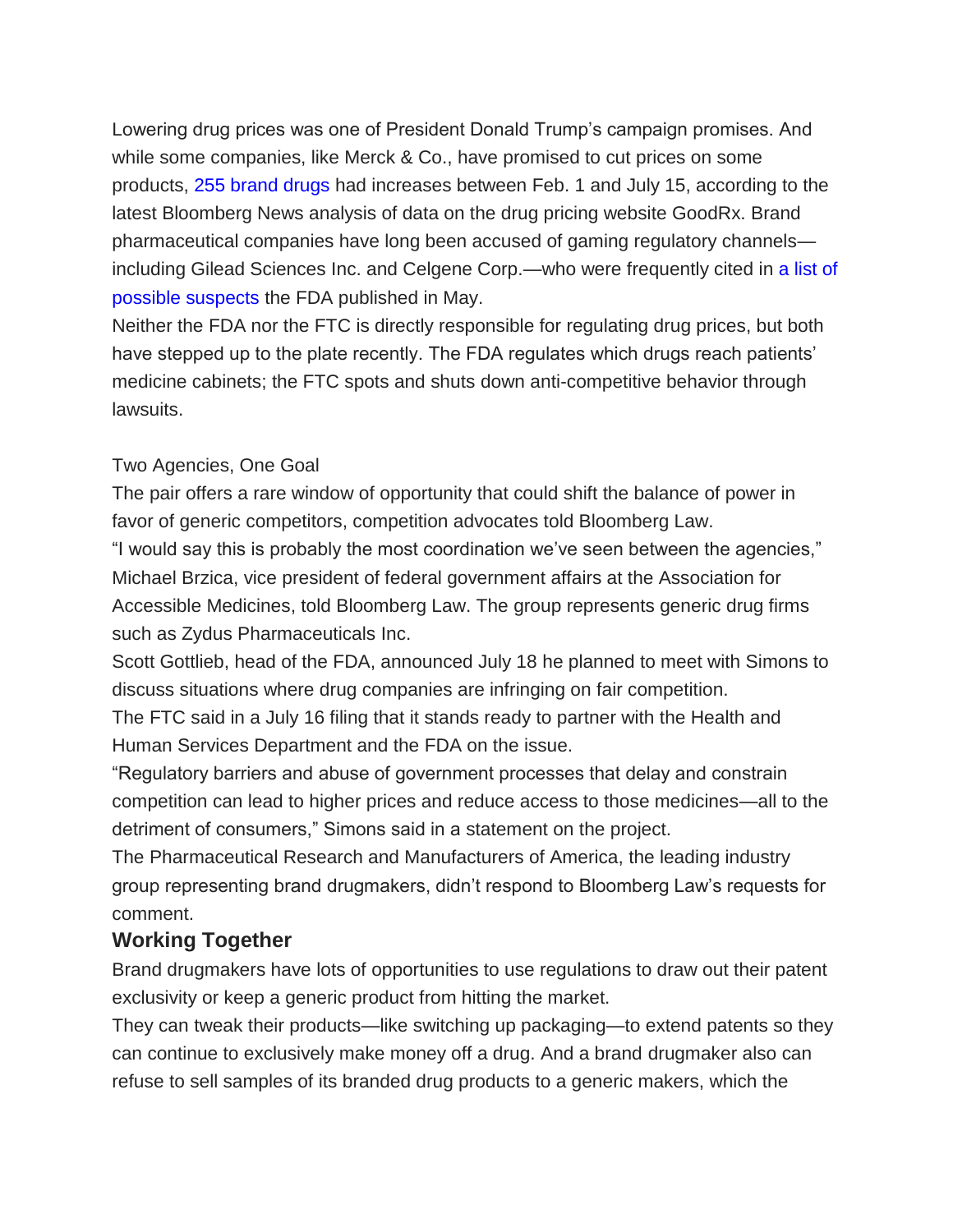generic maker needs to prove to the FDA its new version of the drug is just as effective and safe.

That's where the FTC could intervene.

The agency has the power to investigate and file lawsuits against companies that use "unfair methods of competition" under Section 5 of the [Federal Trade Commission Act.](https://www.ftc.gov/sites/default/files/documents/statutes/federal-trade-commission-act/ftc_act_incorporatingus_safe_web_act.pdf) It could also conduct studies on pharmaceutical patent abuse so it can advise Congress on potential legislation, David Balto, a former FTC policy director who helped develop its pharmaceutical enforcement program, told Bloomberg Law. Balto is based in Washington and now practices law independently.

While the FTC has a long track record on drug competition, it has largely been focused on pursuing "pay-for-delay" cases, where branded drugmakers pay their generic competitors to keep cheaper alternatives off the market for a period of time, according to Balto.

"The FDA has the technical and scientific knowledge, and the FTC has the legal expertise as a competition enforcement agency," David Mitchell, founder of Patients for Affordable Drugs, told Bloomberg Law. "The two of them working together can be a mighty force." The group advocates for policy changes to lower the price of prescription drugs.

Both agencies have urged legislative action to address situations where branded drug companies use FDA regulations to skirt competition. The bipartisan CREATES Act [\(S.](https://www.congress.gov/bill/115th-congress/senate-bill/974)  [974\)](https://www.congress.gov/bill/115th-congress/senate-bill/974), approved by the Senate Judiciary Committee in June, would make it easier for generic drug companies to bring federal court cases and receive damages if they believe brand-name firms are thwarting competition.

Tension exists between the two agencies however, Peter Pitts, president and cofounder of the Center for Medicine in the Public Interest, told Bloomberg Law. The center is a nonprofit research and education organization focused on patient-centered health care.

For example, the FTC was critical of the way the FDA names biosimilars in its public comments on President Trump's drug blueprint. At an event at the Brookings Institute in July, Gottlieb told the crowd, "I wish they would focus more on the legal activity and less on the scientific nomenclature."

Much of the tension comes from each agency not understanding what the other does, Pitts said. Good communication going forward will be crucial to any collaboration, he said.

### **PBMs Next on List?**